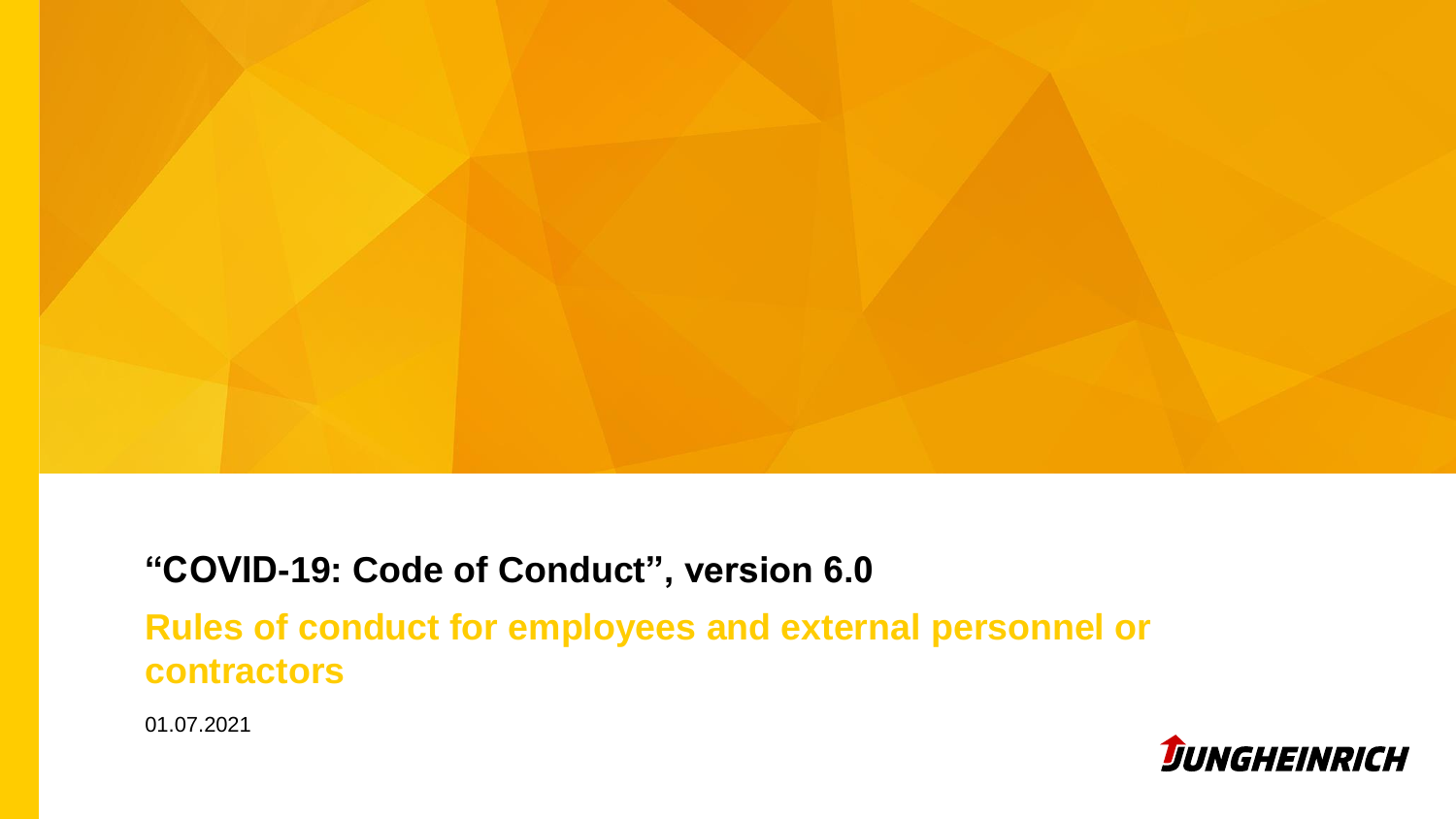

# **Agenda**

|    | 1. Introductory remarks                                                                         | 3  |
|----|-------------------------------------------------------------------------------------------------|----|
| 2. | General protective measures - The most important at a<br>glance                                 |    |
| 3. | Binding behaviour and hygiene measures (for employees<br>and external personnel or contractors) | 5  |
| 4. | General instructions for wearing protective masks                                               | 9  |
| 5. | Reporting obligations of external companies                                                     | 11 |
| 6. | Special requirements for external personnel/contractors                                         | 12 |

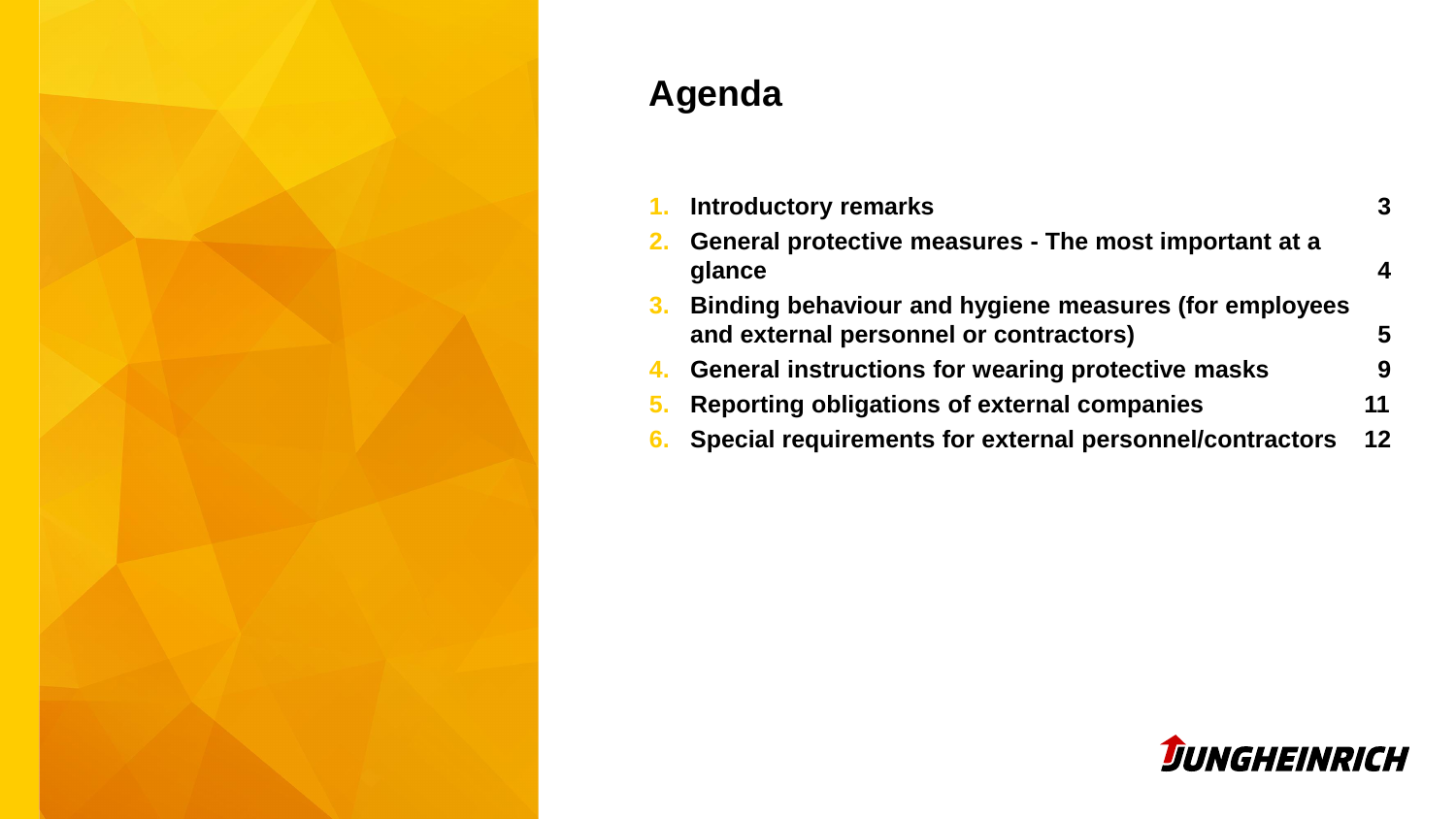#### **Introduction**

Dear colleagues,

we want to and will reconcile with the specifications of the Federal Government and the associated organizational requirements in the best possible way.

The protection and health of all our employees and our external partners continues to have the highest priority.

We also want to make it possible to work safely during a pandemic. As Jungheinrich, we have a special responsibility for all employees, our colleagues and our external partners to protect them from infections.

We must continue to implement our hygiene concept in a mandatory manner and without exception on the basis of continuously adapted risk assessments and the company pandemic planning.

Contacts that are not necessary should continue to be avoided and the risk of infection in the event of necessary contacts should be minimized by special hygiene and protective measures.

Working in the office and at locations/sites is still feasible and to be interlocked with the respective line manager. As soon as employees notice symptoms on themselves or there is a confirmed infection, these must be reported immediately so that chains of infection can be identified quickly and efficiently.

We have drawn up important organizational rules of conduct and measures to concretize these key points. Please read the following pages calmly and carefully. The listed recommendations, measures and rules apply with immediate effect and until further notice to all of us at all locations.

We thank you very much for your understanding, your attention, consideration and your high flexibility and solidarity in these challenging times.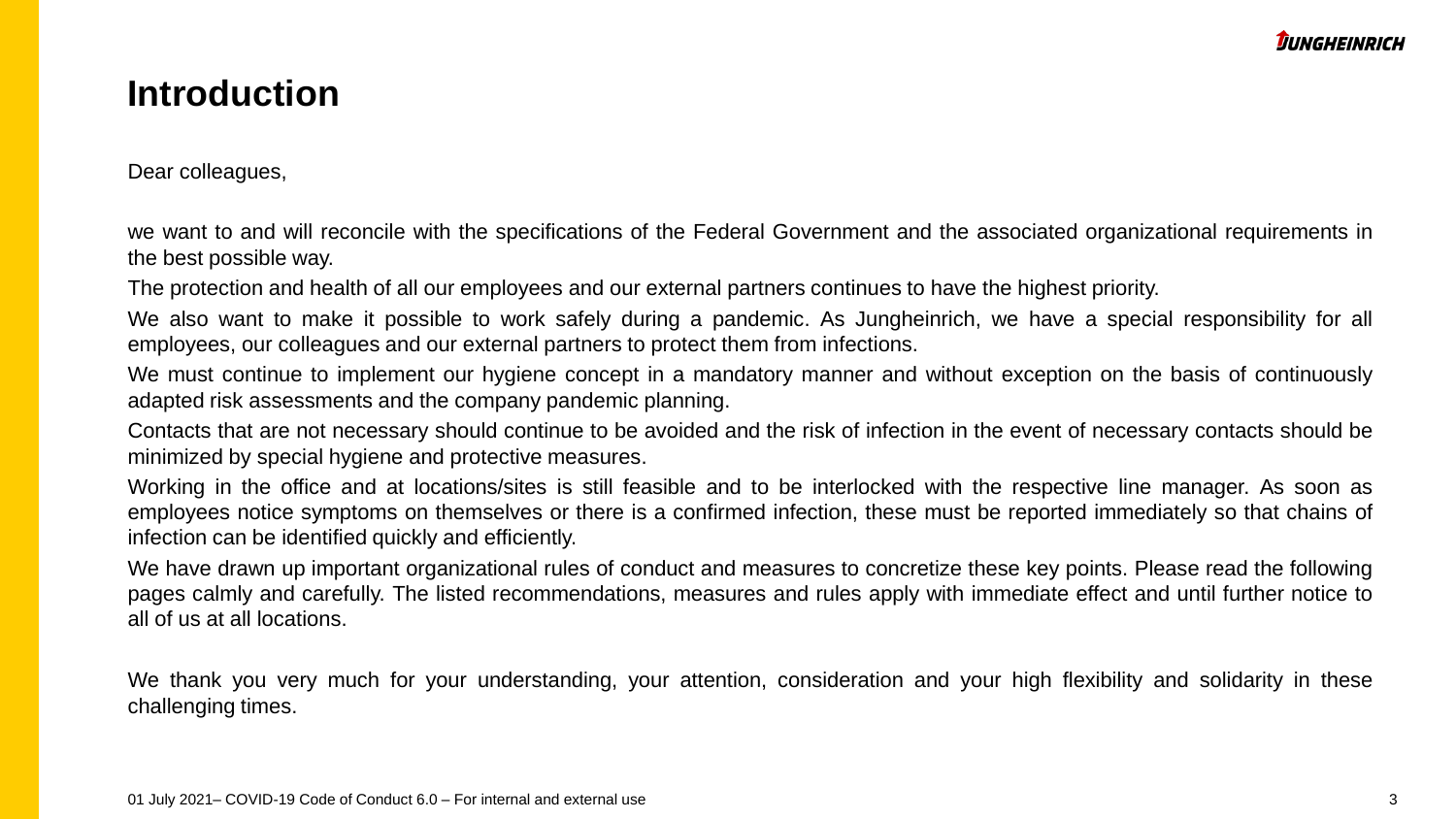**JUNGHEINRICH** 

#### **General protective measures - the most important at a glance**

Measures for compliance by employees and external company personnel on premises of Jungheinrich



**Group formation (while eating, smoking, during breaks and in changing rooms or in the coffee kitchens) are to be avoided**

**Do not touch the face with your hands**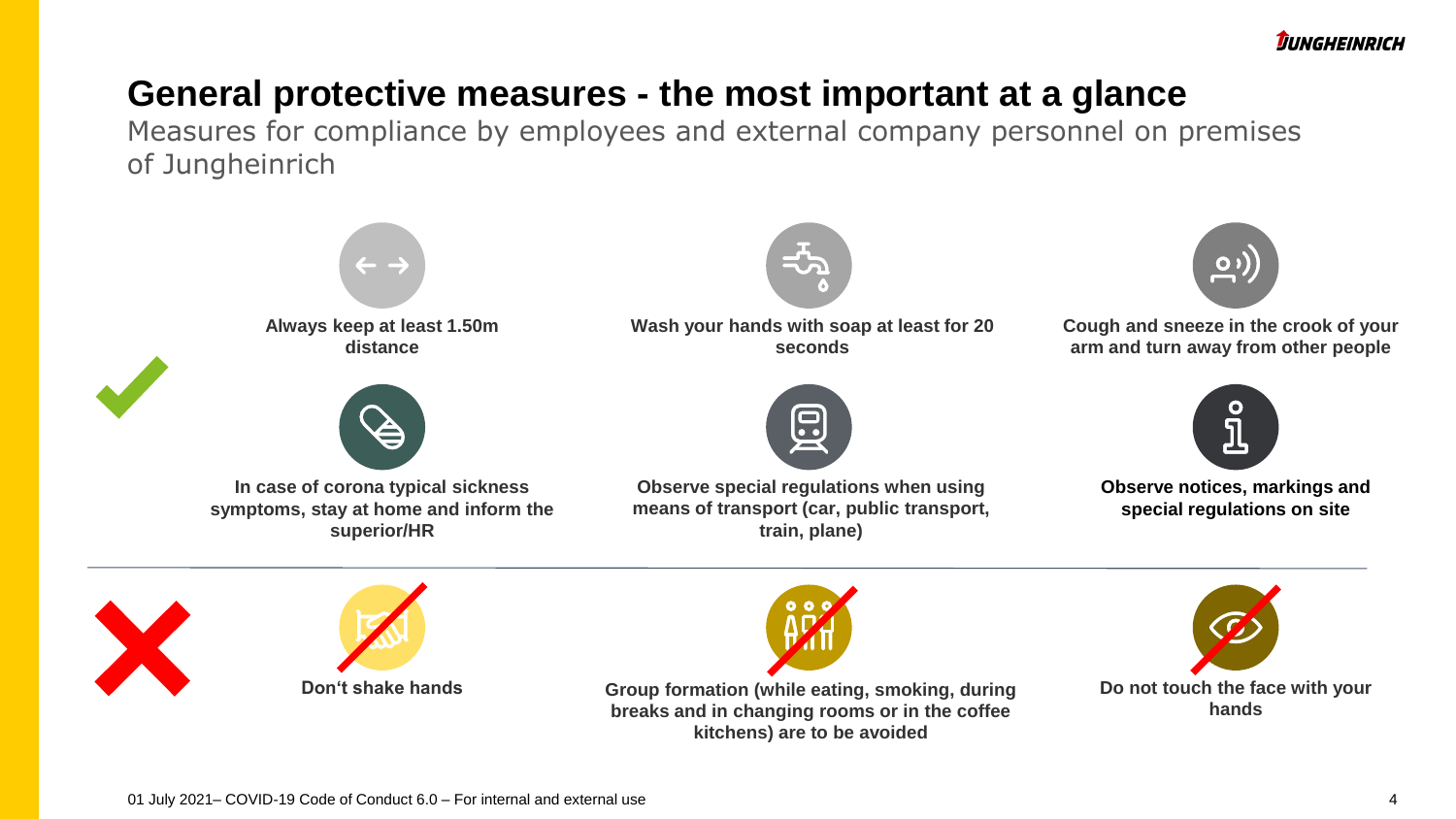| <b>Area</b>                                                                                                 | <b>What to consider</b>                                                                                                                                                                                                                                                                                                                                                                                                                                                                                                                                                                                                                                |
|-------------------------------------------------------------------------------------------------------------|--------------------------------------------------------------------------------------------------------------------------------------------------------------------------------------------------------------------------------------------------------------------------------------------------------------------------------------------------------------------------------------------------------------------------------------------------------------------------------------------------------------------------------------------------------------------------------------------------------------------------------------------------------|
|                                                                                                             | Binding nature of the specifications by Jungheinrich: In principle, the general hygiene rules are sufficient to protect against infection. All other<br>measures are to be understood as additional and do not replace the general hygiene rules, however                                                                                                                                                                                                                                                                                                                                                                                              |
|                                                                                                             | Notices on the company premises: All employees must follow appropriate markings, signs and notices on the company premises and in the offices                                                                                                                                                                                                                                                                                                                                                                                                                                                                                                          |
|                                                                                                             | Minimum distance: The minimum distance of 1.50m to other persons must be maintained at all times, both on the way to work and on the company<br>premises; if this is not possible, further protective measures must be taken, such as wearing a mouth-nose cover (MNC) or a mouth-nose-protection<br>(MNP; e.g., a filtering half mask without exhalation valve (at least FFP2))                                                                                                                                                                                                                                                                       |
|                                                                                                             | Hand washing: In any direct contact with other people, before and after eating, after touching general surfaces that other people also use, you must<br>wash your hands immediately and thoroughly using soap (for at least 20 seconds); if this is not possible, the hands must be disinfected with a suitable<br>virucidal hand disinfectant                                                                                                                                                                                                                                                                                                         |
| <b>General warnings and</b><br>rules of hygiene/ behavior<br>(in addition to the<br>information on slide 4) | Airing: All rooms, not only your own work area, shall be aired as continuously as possible with the windows wide open, or at least several times per hour<br>with a airing time of at least 10 minutes (summer), 5 minutes (spring/autumn) or 3 minutes (winter). Offices need to be aerated before use and after 60<br>minutes at the latest; conference/meeting rooms after 20 minutes at the latest and before use.                                                                                                                                                                                                                                 |
|                                                                                                             | Suspected disease: In the event of possible COVID-19 disease symptoms and suspected cases, the supervisor, HR and/or the crisis management team<br>must be informed immediately and a doctor consulted. Contact with other people should be avoided and country-specific quarantine rules must be<br>adhered to                                                                                                                                                                                                                                                                                                                                        |
|                                                                                                             | Mobile working: Where possible, mobile working is preferable to working in an office. When working in an office or on site, the appropriate precautions<br>must be taken and safety regulations must be strictly adhered to                                                                                                                                                                                                                                                                                                                                                                                                                            |
|                                                                                                             | Independent information seeking and acting: Official occupational safety and health protection regulations continue to apply and are supplemented by<br>the specific requirements of the pandemic, which Jungheinrich itself is specifying. All employees familiarize themselves with the additional requirements<br>and apply them. Mutual respect and, if necessary, reminding colleagues to follow the rules is essential. Current hygiene regulations, in particular the<br>current recommendations of the Robert Koch Institute (RKI, www.rki.de) and the Federal Centre for Health Education (BZgA, www.infektionsschutz.de)<br>must be followed |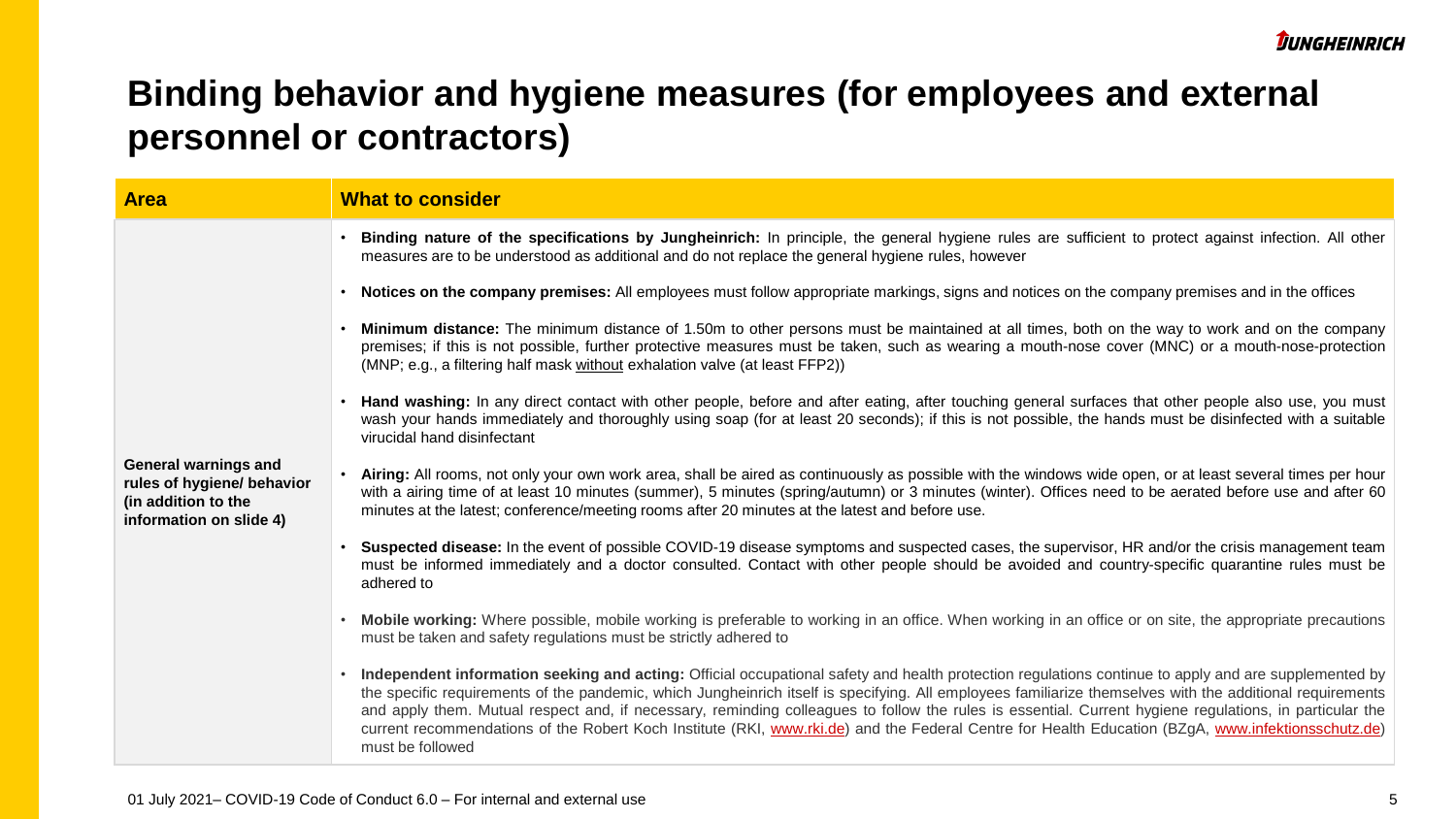| <b>Area</b>                      | <b>What to consider</b>                                                                                                                                                                                                                                                                                                                                                                                                                                                                                                                                                                                                                                                                                                                                                                                                                                                                                                                                                                                                                                                                                                                                                                                                                                                                                                                                                                                                                                                                                                                                                                                                                                                                                                                                                                                                                                                                                                                                                                                   |
|----------------------------------|-----------------------------------------------------------------------------------------------------------------------------------------------------------------------------------------------------------------------------------------------------------------------------------------------------------------------------------------------------------------------------------------------------------------------------------------------------------------------------------------------------------------------------------------------------------------------------------------------------------------------------------------------------------------------------------------------------------------------------------------------------------------------------------------------------------------------------------------------------------------------------------------------------------------------------------------------------------------------------------------------------------------------------------------------------------------------------------------------------------------------------------------------------------------------------------------------------------------------------------------------------------------------------------------------------------------------------------------------------------------------------------------------------------------------------------------------------------------------------------------------------------------------------------------------------------------------------------------------------------------------------------------------------------------------------------------------------------------------------------------------------------------------------------------------------------------------------------------------------------------------------------------------------------------------------------------------------------------------------------------------------------|
| <b>Travel to work</b>            | A) Car pools:<br>Direct contact with the respective passengers must be strictly avoided (compliance with general hygiene rules must apply at any time)<br>Car pools should generally be avoided; otherwise it should be limited to a maximum of 2 people per car, at the greatest possible distance<br>Car pools should not be changed, i.e. always the same 2 people stay together in a carpool<br>Passengers must wear a MNP (at least FFP2 half mask without exhalation valve); this is not possible for the driver according to traffic law<br>B) Public means of transportation:<br>A minimum distance of 1.50 m (as good as possible) must be maintained when getting on and off the vehicle, buses, trains etc. and during transport. The latter is<br>best achieved by leaving at least one seat free to the next seat neighbor as well as through staggered seating. Sitting opposite each other should be avoided<br>Avoid touching surfaces (as much as possible)<br>You must wash your hands immediately after the ride and upon arrival at the workplace<br>$\bullet$<br>At least a mouth-nose cover should be worn; the specific rules of the transport company must also be adhered to<br>C) Air travel:<br>Masks are mandatory on board and in terminals; at least a MNC must be worn. We recommend wearing a filtering FFP2 half-mask without an exhalation valve on<br>board, although this can be a challenge in the long term due to the relatively high airway resistance. Hence, replacement masks should be brought along if<br>necessary<br>The minimum distance of 1.5m must be maintained where possible<br>The general hygiene instructions (distance, hand washing, respiratory protection) apply. In particular, hands should be thoroughly washed or disinfected with<br>soap and water during and after completion of the journey (especially after contact with public surfaces)<br>In addition, the specific rules of the airline or airport operator must be adhered to |
| At the entrance/ factory<br>gate | At the entrances to and when moving on the premises, the minimum distance of 1.50m must be maintained. Other people in close proximity must be taken into<br>consideration and the corresponding instructions on rules and measures of the safety personnel and on signs, notices, etc. must be observed. One should wear a<br>mouth-nose-cover<br>Avoid touching gates and turnstiles (as much as possible)                                                                                                                                                                                                                                                                                                                                                                                                                                                                                                                                                                                                                                                                                                                                                                                                                                                                                                                                                                                                                                                                                                                                                                                                                                                                                                                                                                                                                                                                                                                                                                                              |
| Use of doors, stairs, lifts      | To open doors you should use e.g. paper towels or elbows<br>Handrails should not be used temporarily; for safety reasons, the hand can also be guided above the handrail without touching it so that it can be accessed in an<br>emergency<br>Elevators are temporarily reserved primarily for employees with disabilities and the transport of materials etc.<br>If elevators are used, they must be used individually or in compliance with the minimum distance. A mouth-nose-cover (MNC) must be worn in elevators.<br>Conversations should be avoided. It is preferable to use the stairs, but touching the handrails should be avoided                                                                                                                                                                                                                                                                                                                                                                                                                                                                                                                                                                                                                                                                                                                                                                                                                                                                                                                                                                                                                                                                                                                                                                                                                                                                                                                                                              |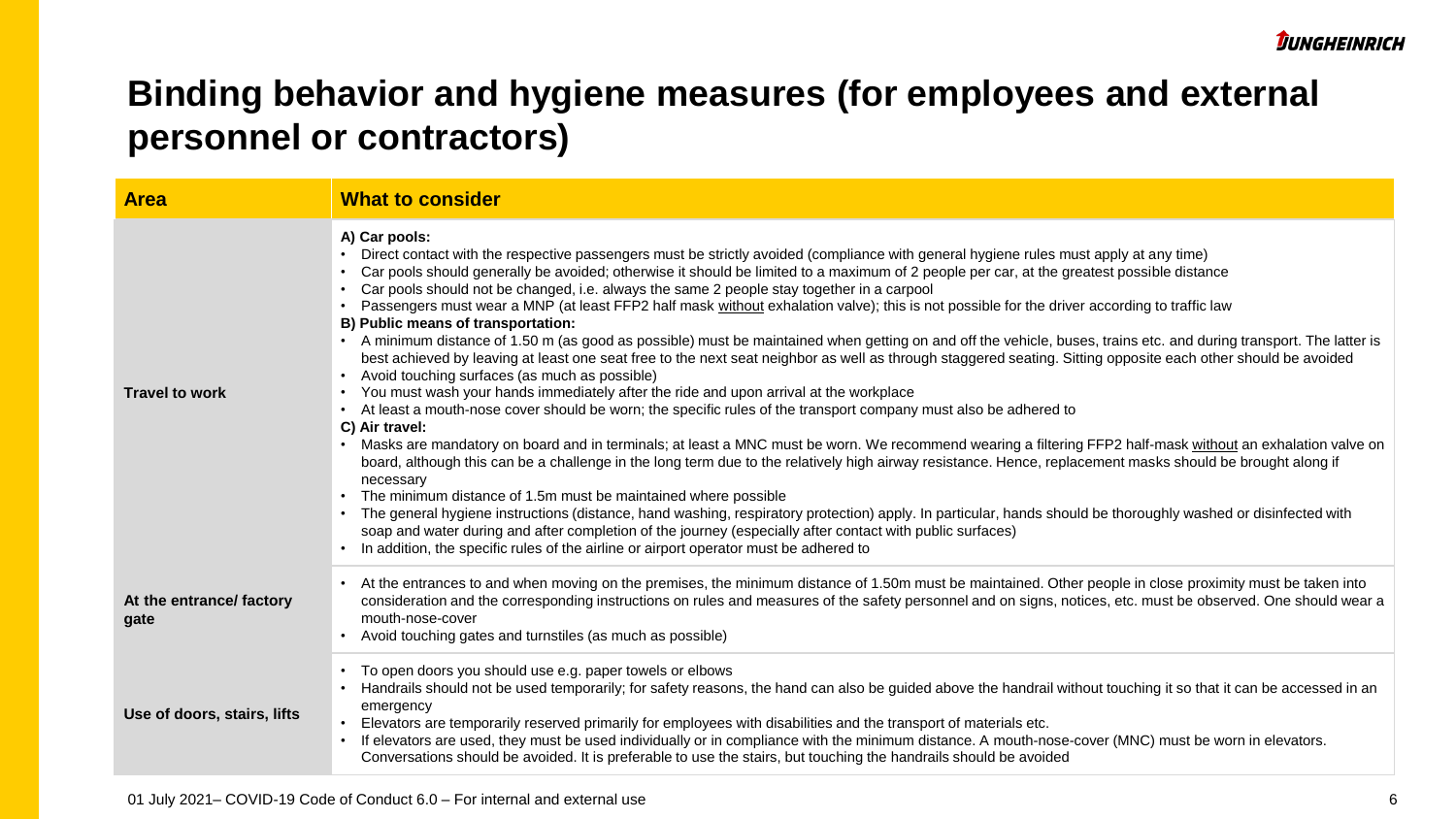| <b>Area</b>                                                      | <b>What to consider</b>                                                                                                                                                                                                                                                                                                                                                                                                                                                                                                                                                                                                                                                                                                                                                                                                                                                                                                                                                                                                                                                                                                                                                                                                                                                                                                                                                                                                            |
|------------------------------------------------------------------|------------------------------------------------------------------------------------------------------------------------------------------------------------------------------------------------------------------------------------------------------------------------------------------------------------------------------------------------------------------------------------------------------------------------------------------------------------------------------------------------------------------------------------------------------------------------------------------------------------------------------------------------------------------------------------------------------------------------------------------------------------------------------------------------------------------------------------------------------------------------------------------------------------------------------------------------------------------------------------------------------------------------------------------------------------------------------------------------------------------------------------------------------------------------------------------------------------------------------------------------------------------------------------------------------------------------------------------------------------------------------------------------------------------------------------|
| At the workplace<br>(administration, office,<br>production)      | At the beginning and end of work handles, control panels, tools etc. must be cleaned individually by the respective employee<br>Appropriate cleaning agents or soap solutions shall be used for cleaning<br>Potentially infectious waste (e.g. protective masks, paper tissues, etc.) must be disposed with the residual waste in the appropriate bins<br>At workplaces where the minimum distance of 1.50m cannot be maintained and where the density of employees cannot be reduced by mobile working, at<br>least a MNC must be worn. If this is not possible for a person, all other employees must wear a MNP (at least FFP2 half mask without exhalation valve)<br>Airing must be done over the entire opening area of the windows after 60 minutes at the latest for at least 5 minutes                                                                                                                                                                                                                                                                                                                                                                                                                                                                                                                                                                                                                                     |
| <b>Workstations and</b><br>surroundings - General<br>information | If possible, work should be mobile. In advance, the superiors must determine a percentage of the workforce in consultation with the crisis management<br>team, which must remain on site (minimum staffing level). Possible rotations must be taken into account<br>The minimum distance of 1.50m must be observed when seating arrangements are made in the offices; if necessary, a desk must be left free between<br>the employees. If desk sharing exists: Workstations are to be rearranged/allocated to maintain the minimum distance<br>Every employee cleans his or her personal working environment, keyboards, furniture etc. on his or her own initiative by using appropriate cleaning<br>solutions and soaps<br>At workplaces where the minimum distance of 1.50m cannot be maintained and where the density of employees cannot be reduced by mobile working, at<br>least a MNC must be worn. If this is not possible for a person, all other employees must wear a MNP (at least FFP2 half mask without exhalation valve)<br>For external appointments (regarding sales, service technicians etc.) that must nevertheless be held under the given circumstances and where direct<br>customer contact is unavoidable, Jungheinrich provides appropriate protective equipment. In addition, a safety briefing regarding customer-related safety<br>requirements must be held before employees are sent on assignments |
| <b>Conference rooms</b>                                          | Meetings are held online/via the company's own licensed communication tools if possible. Personal meetings are to be avoided for the time being<br>If, however, meeting rooms must be used, it is important to ensure that they are large enough to allow chairs to be left free and the distance between<br>participants to be maintained<br>The meeting duration should be kept as short as possible<br>The maximum number of people in meeting rooms is fixed in advance. An appropriate notice shall be affixed to the door<br>The tables are to be cleaned with appropriate cleaning solutions and soaps when the participants leave the room. This applies to used objects and<br>equipment (projectors, charts, etc.), too<br>The room must be aired when entering, during use and when leaving, if possible; airing after 20 minutes at the latest for at least 10 minutes (summer), 5<br>minutes (spring/autumn) or 3 minutes (winter)                                                                                                                                                                                                                                                                                                                                                                                                                                                                                    |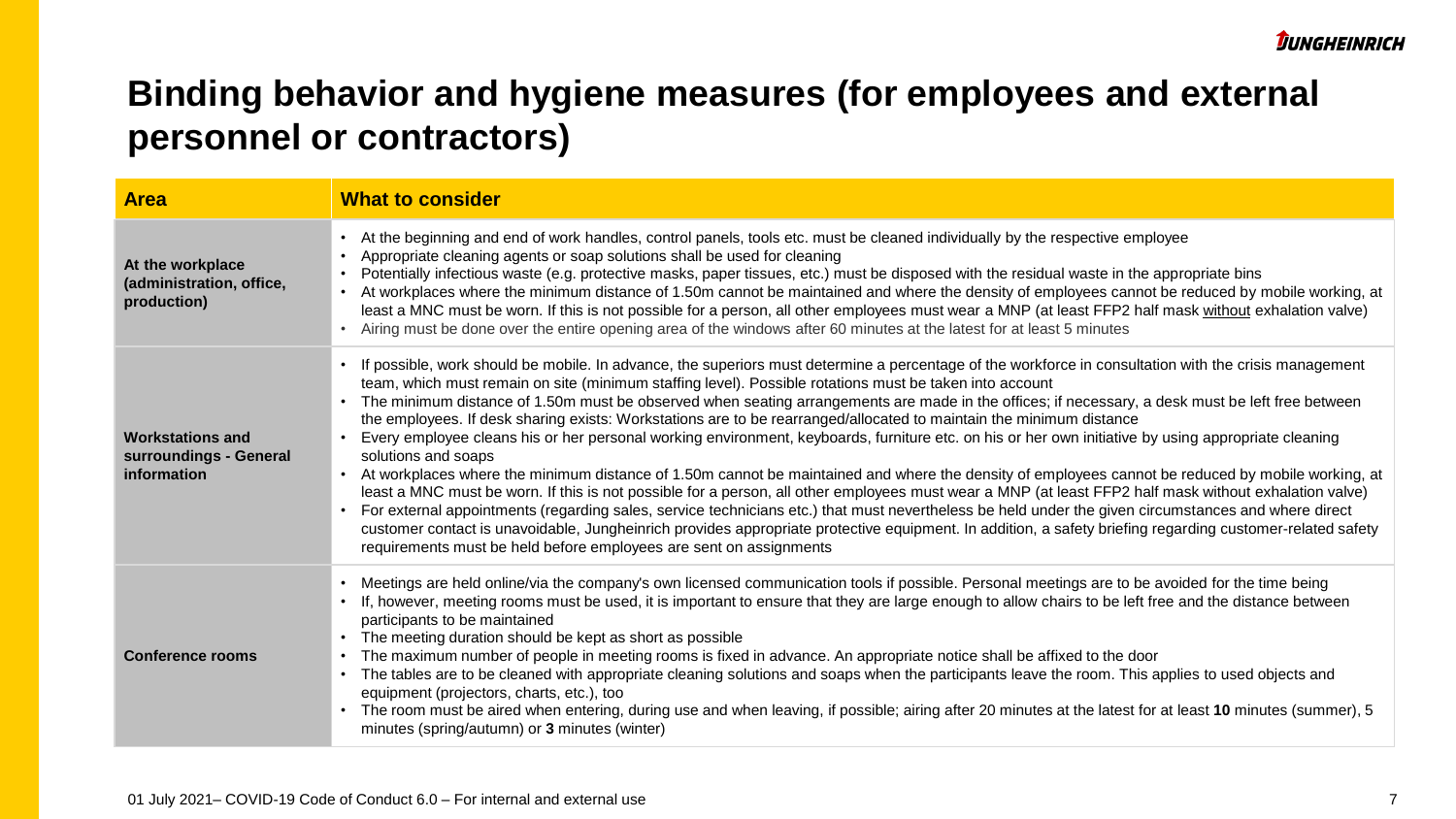| <b>Area</b>                                      | <b>What to consider</b>                                                                                                                                                                                                                                                                                                                                                                                                                                                                                                                                                                                                                                                                                                                                                                                                                                                                                                       |
|--------------------------------------------------|-------------------------------------------------------------------------------------------------------------------------------------------------------------------------------------------------------------------------------------------------------------------------------------------------------------------------------------------------------------------------------------------------------------------------------------------------------------------------------------------------------------------------------------------------------------------------------------------------------------------------------------------------------------------------------------------------------------------------------------------------------------------------------------------------------------------------------------------------------------------------------------------------------------------------------|
| Breaks, food and<br>canteens                     | During all breaks, including smoking breaks, a sitting or standing distance of at least 1.50m must be maintained<br>Avoid sitting opposite each other and make use of alternative possibilities<br>Reduce personal contact with other people<br>The respective distance and hygiene rules must also be strictly applied in the canteen and shops. Any warnings, notices and signs must be paid attention<br>to<br>These rules of distance and hygiene also apply to food and drinks brought from home<br>Before entering and using break or refreshment rooms or canteens, hands must be washed thoroughly with soap and water (for at least 20 seconds) or, if<br>this is not possible, a virucidal hand disinfectant must be used to disinfect hands<br>At least a MNC should be worn in break or refreshment rooms or canteens; this can be removed for the time spent sitting or standing at the designated<br>seat/place |
| <b>Sanitary facilities and</b><br>changing rooms | The cleaning cycles of sanitary facilities and changing rooms are increased. Sufficient soap, hand disinfectants and hand/paper towels must always be<br>provided<br>Hands must always be washed with soap and water, and disinfected if necessary, when using the toilets and sanitary facilities<br>Use paper towels or similar things to open the toilet doors, shower doors etc. when getting in and out. Used paper towels etc. must then be disposed<br>properly in the respective waste bins<br>The minimum distance of 1.50m applies; if this cannot be observed, a mouth-nose-cover must be worn                                                                                                                                                                                                                                                                                                                     |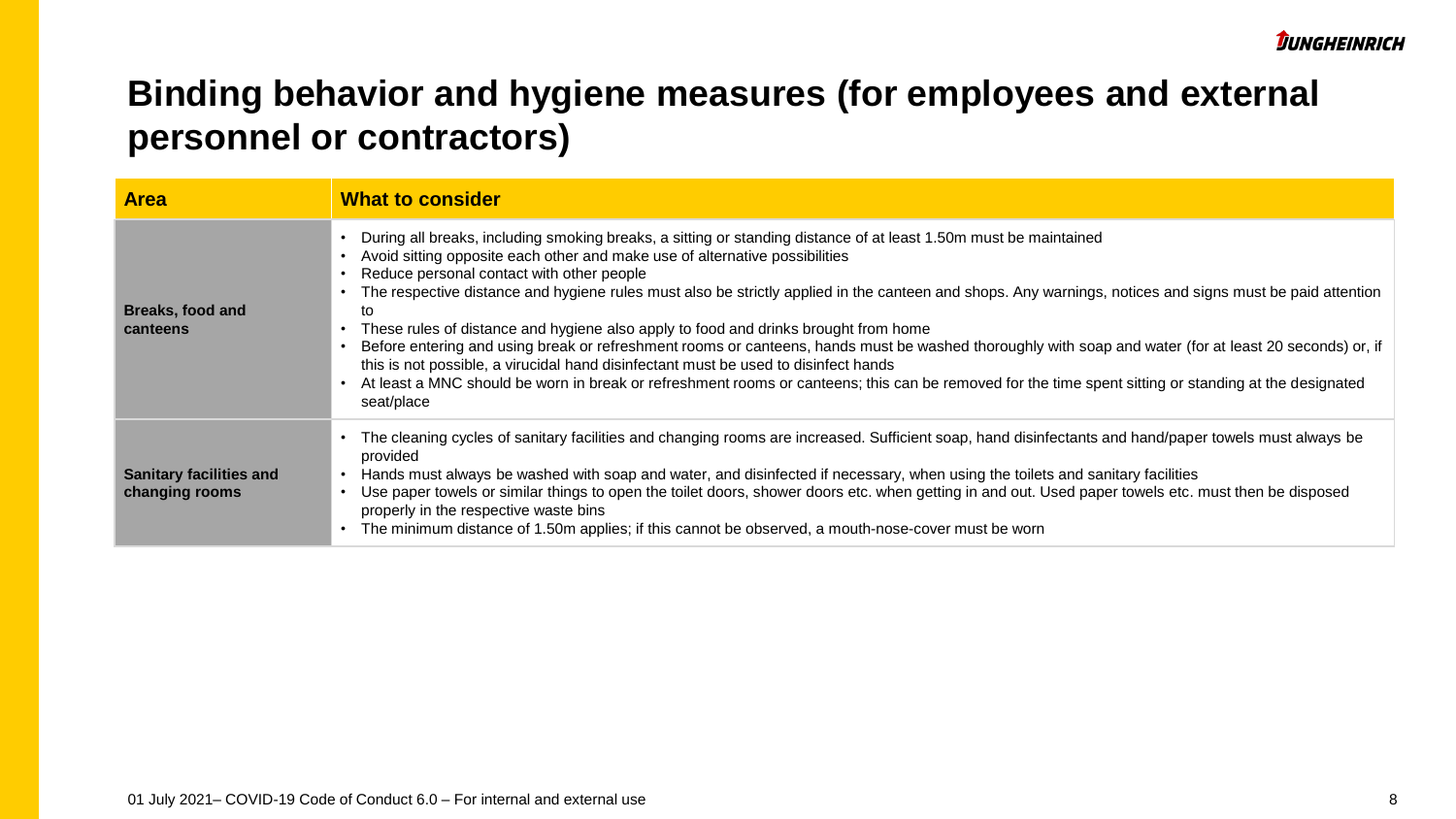### **General instructions for wearing protective masks**

Instructions for the use on Jungheinrich premises and when on client assignments

#### **When staying in the office and during production**

- a) A half mask (at least MNC) must be worn, covering both mouth and nose completely, if the minimum distance of 1.50m cannot be maintained.
	- In some countries stricter regulations apply which demand a medical or FFP2-mask to be worn. In Germany these masks are mandatory, if the minimum distance defined cannot be adhered or if the activities carried out are likely to enhance the risk of increased aerosol exchange.
- b) Jungheinrich provides masks to all employees.
- c) Employees who are particularly at risk can confidentially reach out to their line manager, to HR or the medical officer.
- d) Service providers at Jungheinrich (e.g. cleaning and catering service providers) must wear masks and bring them themselves.

#### **For necessary client service assignments**

- a) Sales representatives or field staff should inform themselves in advance about local regulations or client-specific rules, in particular whether or not the wearing of protective masks is mandatory and if so, whether a special type (e.g., FFP2) is required.
- b) In case a mask is required:
	- i. Clarify with the responsible line manager how many people are engaged at the client and how long the presence at the client is planned. (This information supports the possible tracking of infection chains)
	- ii. Appropriate safety equipment for sales representatives / fields staff is already available.
- c) The minimum distances must be observed as far as possible. If the distance rule cannot be observed, at least MNC must be worn, unless local regulations prescribe to wear medical or FFP2 masks as in Germany (see left box a).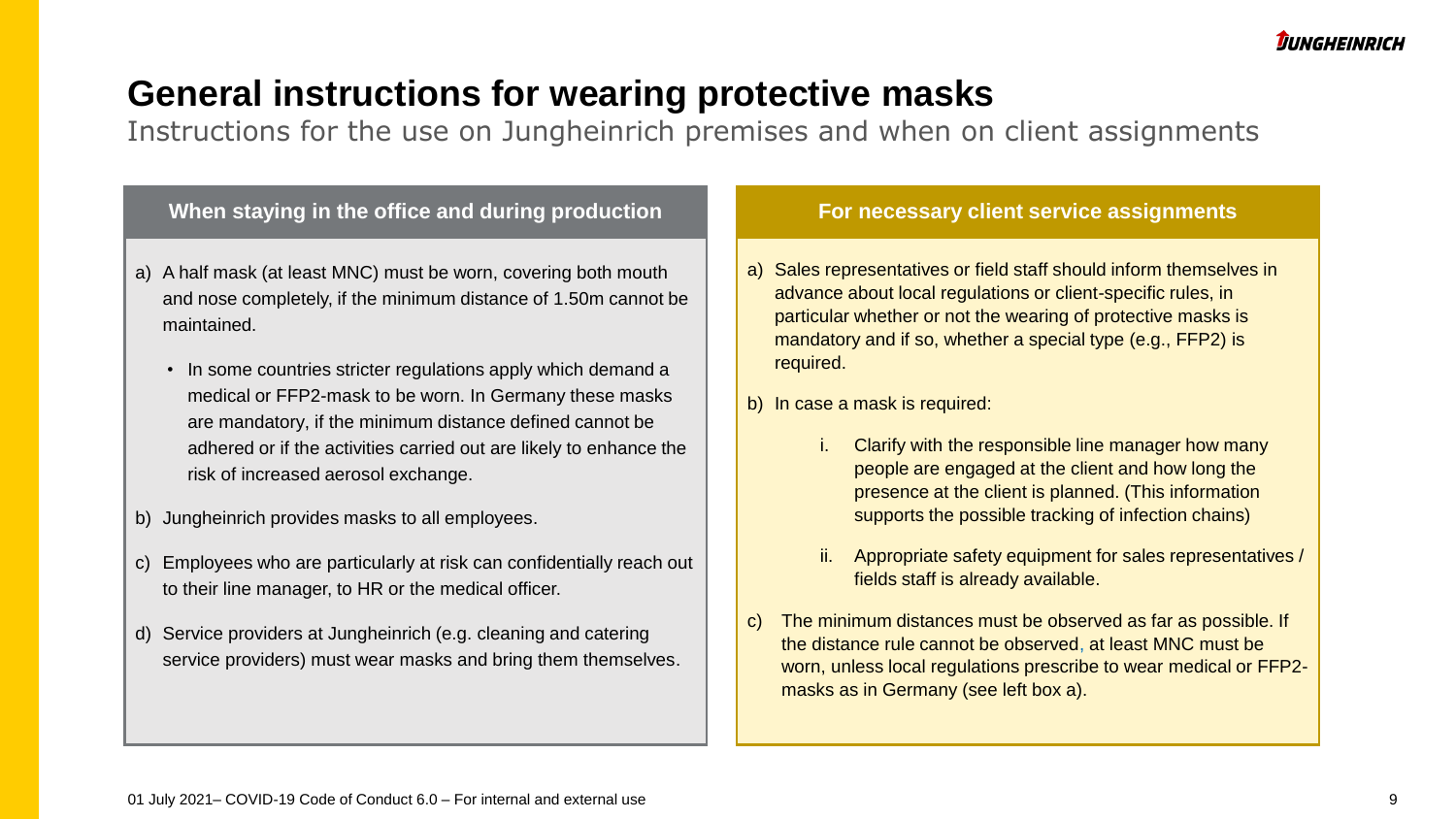### **General instructions for wearing protective masks**

How to put it on



**1 2 3**



**Point the mask's front away from you. Cover your nose, mouth and chin. Place the upper cords over the rear of your ears and tighten.**

The mask must be placed correctly over mouth, nose, and cheeks and should be as tight as possible in order to minimize the penetration of air at the sides. To fulfill ist purpose the masks should cover mouth and nose completely. If necessary, shave off any beard in order to support good fit.

We advise you to tie long hair so that interference with the masks fit are avoided. Make sure the inside in not contaminated when putting on a mask. Hands should be washe with soap beforehand.





**Place the lower cords around your neck and tighten.**

**carefully**

**Check proper fit.**

**Press the noseband to your nose** 

01 July 2021– COVID-19 Code of Conduct 6.0 – For internal and external use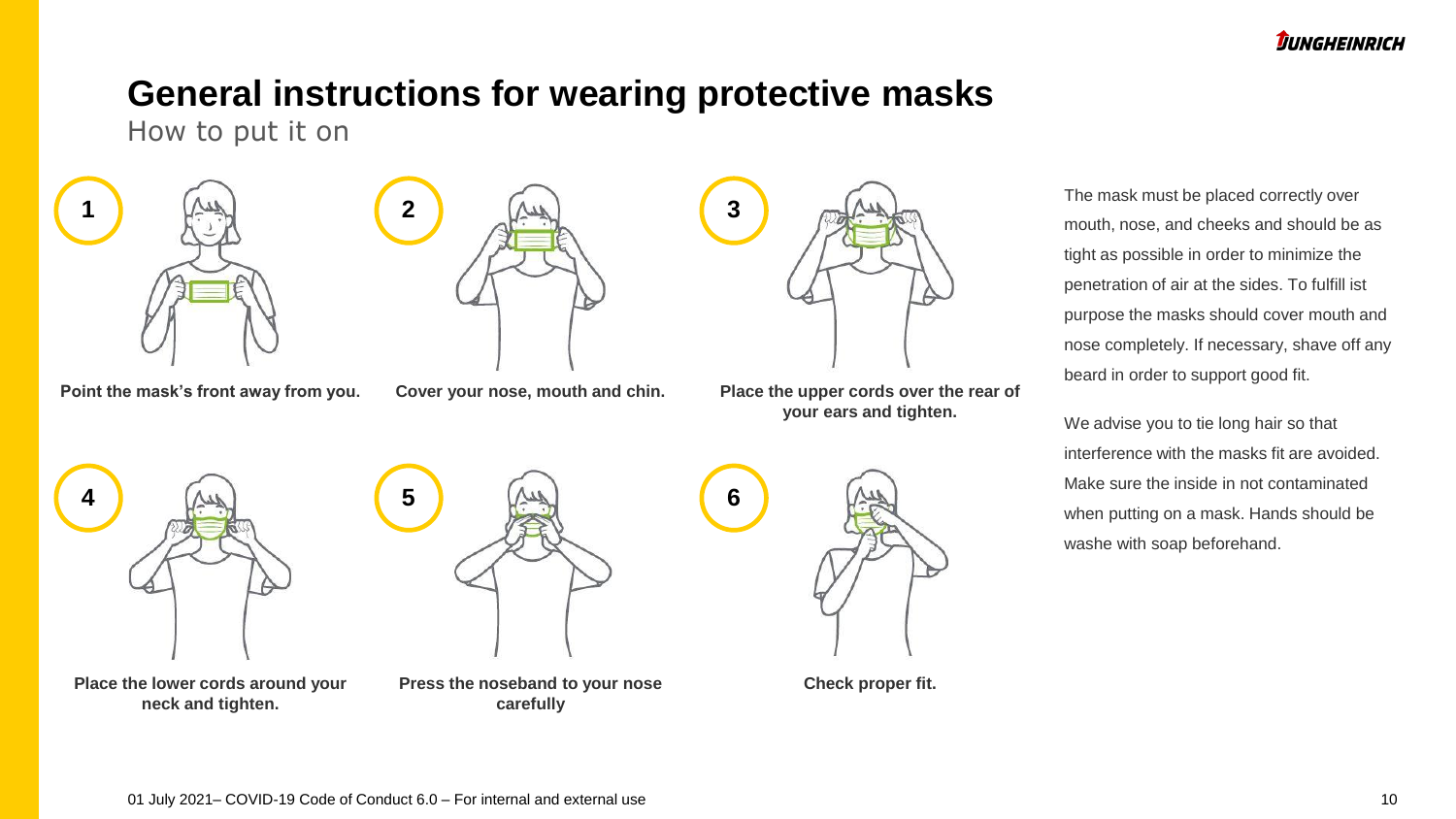### **Reporting obligations of external companies**

#### **General proceedings**

- In order to be able to contain the further spread of SARS-CoV-2, close, trusting cooperation between Jungheinrich and all external companies, suppliers and service providers must be ensured. Immediate action by all those involved makes it possible to quickly identify and successfully contain any potential chain of infection.
- In doing so, Jungheinrich follows all current official instructions, recommendations and information at international level (World Health Organization) and national level (Robert-Koch-Institute, health authorities of the federal states, etc.).
- We expect the same from all external companies with which Jungheinrich has been cooperating reliably and successfully for many years.

#### **Reporting obligations**

- **External companies are therefore requested to inform Jungheinrich immediately as soon as one or more of the following criteria apply when external personnel has been in direct contact with Jungheinrich employees:** 
	- **When there is a strong suspicion of COVID-19 disease, confirmed by a doctor**
	- **If one of the supplier's employees is itself diseased with COVID-19**
	- **If there was direct contact with a confirmed COVID-19 case**
- **The immediate report to Jungheinrich is made via the respective external company representative to the Jungheinrich representative**; the latter then reports the incident to its superior and the crisis management team (all external company and personal information is treated as strictly confidential by Jungheinrich).